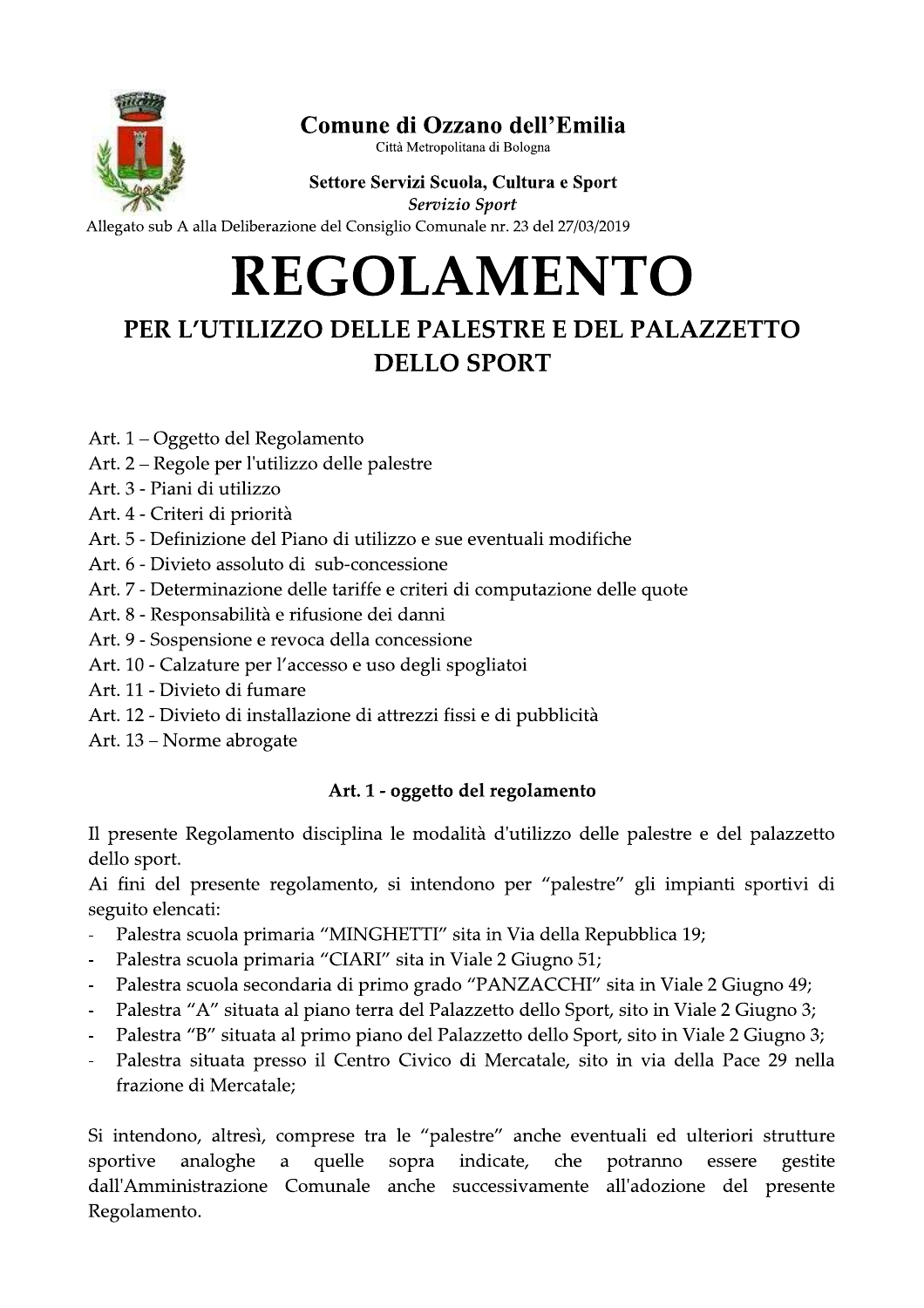Le Società, Associazioni, Circoli Sportivi che possono richiedere l'utilizzo delle palestre vengono di seguito denominate "Società". I privati cittadini che richiedono l'utilizzo delle palestre vengono denominati "Privati".

### Art. 2 - Regole per l'utilizzo delle palestre

L'Amministrazione Comunale, in collaborazione con la Consulta comunale per lo Sport ed il Tempo Libero, stabilisce annualmente il termine per la presentazione delle richieste di utilizzo delle palestre da parte di Società e privati.

L'Amministrazione comunale effettua opportuni controlli tesi a verificare la veridicità delle dichiarazioni rese al momento della presentazione della richiesta di utilizzo. La non corrispondenza al vero dei dati forniti comporta per le Società e privati inadempienti la revoca immediata della concessione in uso della struttura richiesta per quella specifica attività.

Le domande di utilizzo degli impianti presentate oltre i termini verranno valutate in base all'ordine di arrivo, attestato dalla data di protocollo generale e, successivamente, in base ai criteri stabiliti dal presente Regolamento. Tali richieste potranno riguardare solo gli spazi non ancora assegnati.

### Art. 3 - Piani di utilizzo

Il Comitato Esecutivo della Consulta comunale per lo sport ed il tempo libero esamina il calendario predisposto dall'ufficio sport comunale che ha precedentemente valutato le richieste pervenute, tenendo conto dei criteri dettati dal presente Regolamento. L'ufficio sport provvede all'approvazione dei piani di utilizzo e alla comunicazione degli stessi a tutte le società e privati richiedenti.

### Art. 4 - Criteri di priorità

utilizzo i piani di l'Amministrazione Comunale Nel predisporre assegnerà prioritariamente gli spazi alle società e ai privati che hanno richiesto i medesimi spazi avuti in concessione d'uso per l'anno sportivo precedente (da ottobre a maggio o per almeno 7 mesi nel periodo da ottobre a maggio): a tali società e privati, quindi, verranno riconfermate le concessioni d'uso dell'anno sportivo precedente, se richieste, fatta salva, per la sola fascia oraria 17 – 20, la priorità a gruppi o squadre formate da atleti under 14 residenti o, in subordine, da atleti under 18 residenti.

Una volta completata l'assegnazione degli spazi secondo i criteri di cui al paragrafo precedente, gli spazi ancora disponibili nelle palestre verranno assegnati attenendosi ai seguenti criteri di priorità: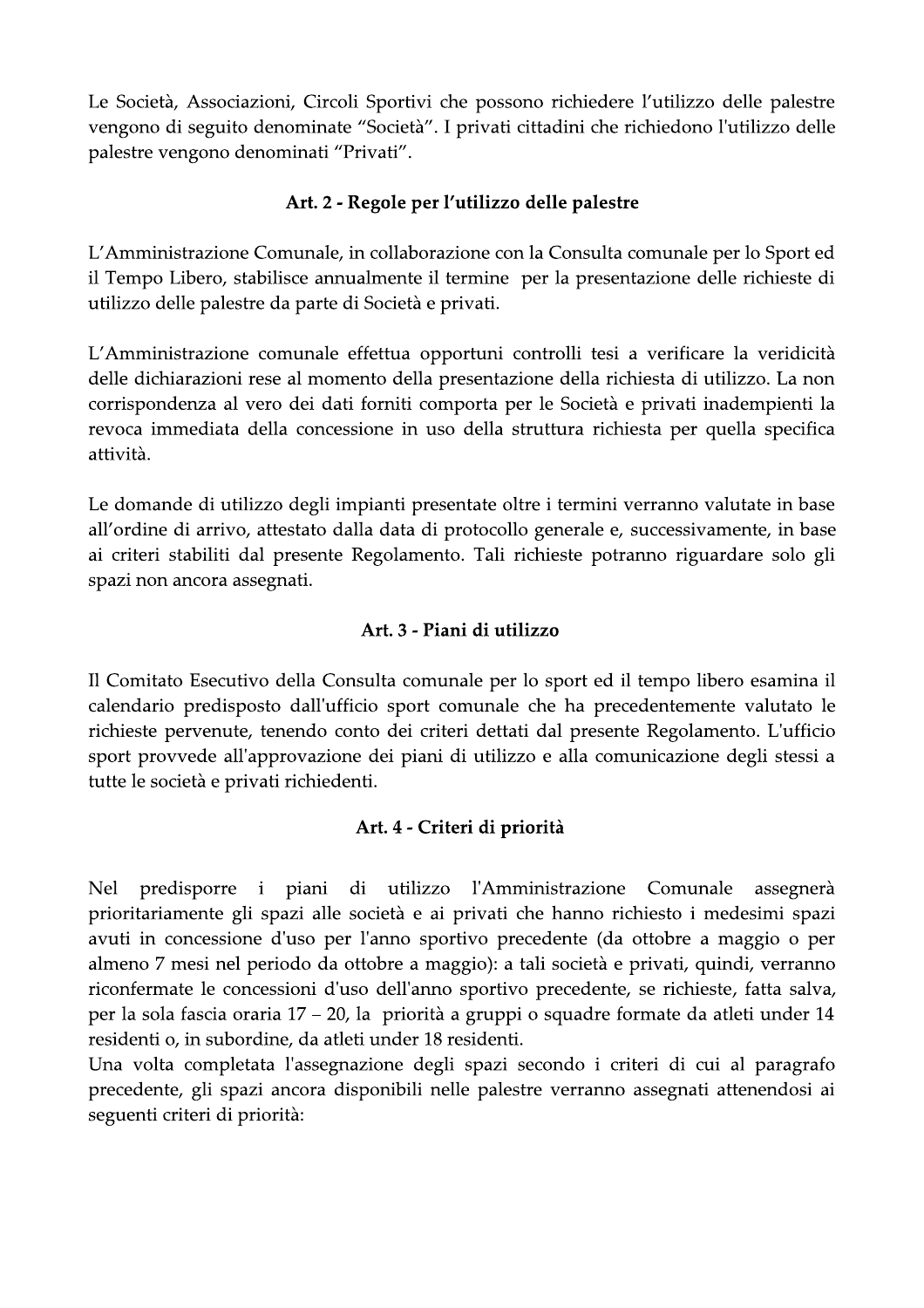PRIORITA' 1: Società aventi sede in Ozzano dell'Emilia, con un numero di iscritti residenti nel Comune di Ozzano dell'Emilia pari almeno al 50% sul totale degli iscritti alla società (non per singolo corso), che svolgono attività rivolte, in particolare, al settore giovanile (under 18) e/o alla terza età (over 65), che utilizzano in via continuativa impianti sportivi coperti (es. pallacanestro, pallavolo, ginnastica, danza, ecc.) e/o che partecipano a campionati indoor certificati dalla federazione di appartenenza.

Costituisce priorità assoluta l'età degli utenti effettivi. In particolare, in presenza di più richieste per lo stesso orario e per la stessa palestra, le palestre saranno attribuite:

1) in primo luogo alle Società con almeno 2/3 degli iscritti per la specifica attività per la quale si richiede l'utilizzo della palestra di età inferiore agli anni 18;

2) in secondo luogo alle Società con almeno 2/3 degli iscritti per la specifica attività per la quale si richiede l'utilizzo della palestra di età superiore agli anni 65;

3) infine agli altri utenti.

In caso di ulteriore parità nell'assegnazione delle ore alle varie Società, verrà assegnato lo spazio alla società con il maggior numero complessivo di residenti iscritti.

PRIORITA' 2: Società aventi sede in Ozzano dell'Emilia, con un numero di iscritti residenti nel Comune di Ozzano dell'Emilia pari almeno al 50%, che svolgono attività rivolta, in particolare, al settore giovanile (under 18) e/o alla terza età, utilizzando in via continuativa impianti sportivi all'aperto (es. calcio, baseball, ciclismo, ecc.).

Costituisce priorità assoluta l'età degli utenti effettivi. In particolare, in presenza di più richieste per lo stesso orario e per la stessa palestra, le palestre saranno attribuite:

1) in primo luogo alle Società con almeno 2/3 degli iscritti per la specifica attività per la quale si richiede l'utilizzo della palestra di età inferiore agli anni 18;

2) in secondo luogo alle Società con almeno 2/3 degli iscritti per la specifica attività per la quale si richiede l'utilizzo della palestra di età superiore agli anni 65;

3) infine agli altri utenti.

In caso di ulteriore parità nell'assegnazione delle ore alle varie Società, verrà assegnato lo spazio alla società con il maggior numero complessivo di residenti iscritti.

PRIORITA' 3: Privati aventi residenza in Ozzano dell'Emilia, con un numero di iscritti residenti nel Comune di Ozzano dell'Emilia pari almeno al 50%.

Costituisce priorità assoluta l'età degli utenti effettivi. In particolare, in presenza di più richieste per lo stesso orario e per la stessa palestra, le palestre saranno attribuite:

1) in primo luogo ai privati con almeno 2/3 degli iscritti per la specifica attività per la quale si richiede l'utilizzo della palestra di età inferiore agli anni 18;

2) in secondo luogo ai privati con almeno 2/3 degli iscritti per la specifica attività per la quale si richiede l'utilizzo della palestra di età superiore agli anni 65;

3) infine agli altri utenti.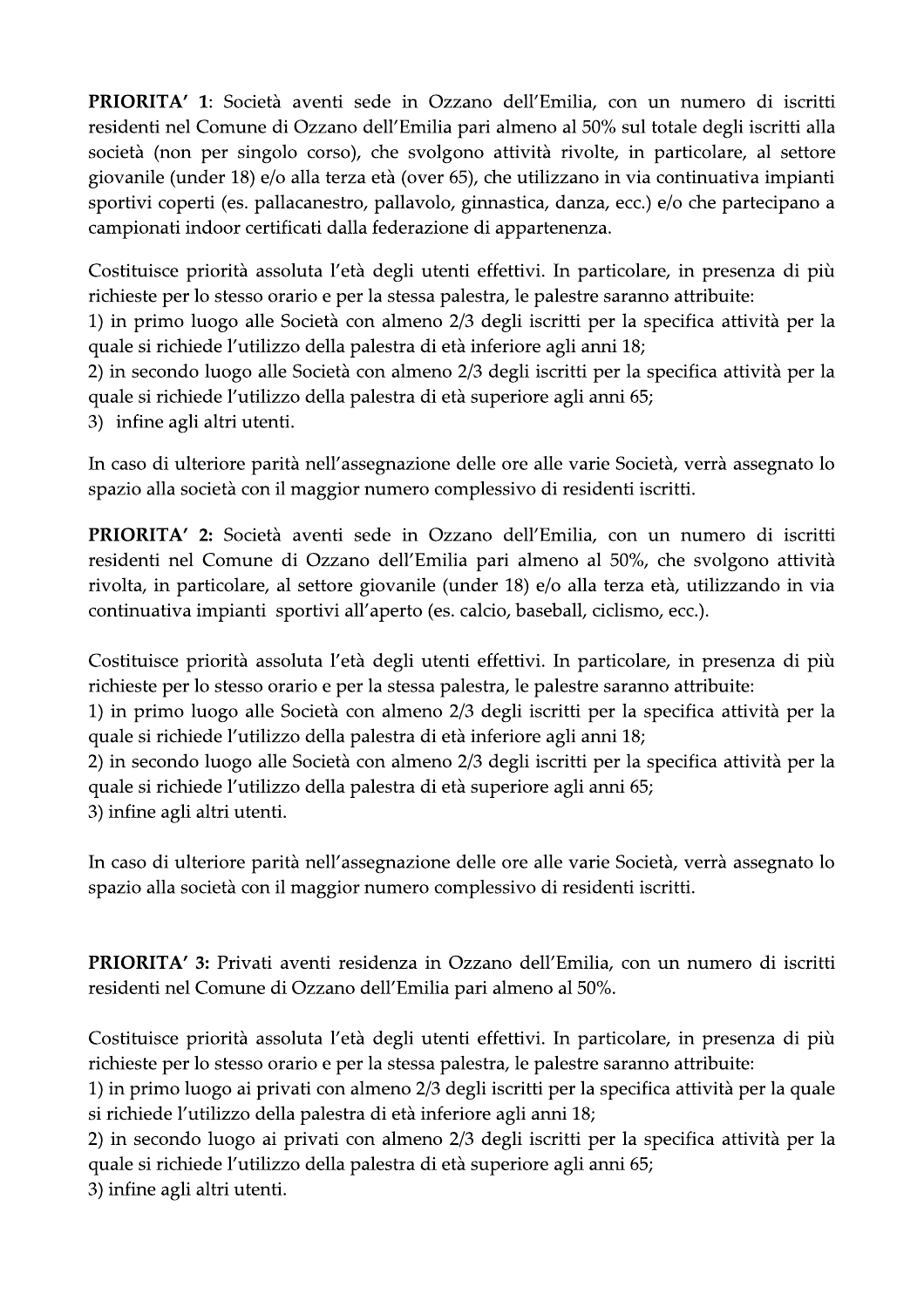In caso di ulteriore parità nell'assegnazione delle ore ai vari privati, verrà assegnato lo spazio al privato con il maggior numero complessivo di residenti iscritti.

PRIORITA' 4: società e privati che NON hanno sede in Ozzano o società e privati che hanno sede in Ozzano, ma che hanno un numero di iscritti residenti nel Comune di Ozzano dell'Emilia inferiore al 50%.

Costituisce priorità assoluta l'età degli utenti effettivi. In particolare, in presenza di più richieste per lo stesso orario e per la stessa palestra, le palestre saranno attribuite:

1) in primo luogo alle società e privati con almeno 2/3 degli iscritti per la specifica attività per la quale si richiede l'utilizzo della palestra di età inferiore agli anni 18;

2) in secondo luogo alle società e privati con almeno 2/3 degli iscritti per la specifica attività per la quale si richiede l'utilizzo della palestra di età superiore agli anni 65;

3) infine agli altri utenti.

In caso di ulteriore parità nell'assegnazione delle ore, verrà assegnato lo spazio al privato/società con il maggior numero complessivo di residenti iscritti.

### Art. 5 - Definizione del Piano di utilizzo e sue eventuali modifiche

L'Amministrazione Comunale, in collaborazione con la Consulta comunale per lo Sport ed il Tempo Libero, stabilisce annualmente le fasce orarie di utilizzo delle palestre per tutta la stagione sportiva, previa convenzione con l'Istituto Comprensivo nel caso delle palestre scolastiche.

Per la definizione del Piano di utilizzo stagionale delle palestre di cui all'art. 1 a tenuto presente che le stesse sono disponibili unicamente nelle giornate dal lunedì al venerdì, nonché il sabato mattina di ciascuna settimana. Nelle giornate di sabato pomeriggio e domenica è, invece, prioritariamente prevista la concessione in uso delle stesse per lo svolgimento di incontri di campionato e/o per manifestazioni da concordarsi preventivamente con l'Amministrazione comunale.

Per la definizione del Piano di utilizzo stagionale delle palestre A e B presso il Palazzetto dello Sport va tenuto presente che le stesse sono disponibili unicamente nelle giornate dal lunedì al venerdì, nonché il sabato mattina di ciascuna settimana. Nelle giornate di sabato pomeriggio e domenica è, invece, prioritariamente prevista la concessione in uso delle stesse per lo svolgimento di incontri di campionato e/o per manifestazioni da concordarsi preventivamente con il gestore dell'impianto.

Non possono essere apportate da parte di società e privati modifiche a giornate ed orari stabiliti nei Piani di utilizzo, se non precedentemente autorizzate dall'Ufficio Sport o dal gestore dell'impianto. Gli spazi resisi disponibili saranno assegnati sulla base delle richieste ricevute, previa indagine dell'ufficio sport tra le società e privati interessati. Per la valutazione delle priorità si rimanda ai criteri di cui all'art. 4.

Nel caso di svolgimento di una partita durante le ore di allenamento previste da calendario sportivo approvato, alla società richiedente verrà scontata dalla tariffa l'importo corrispondente alle ore di mancato allenamento.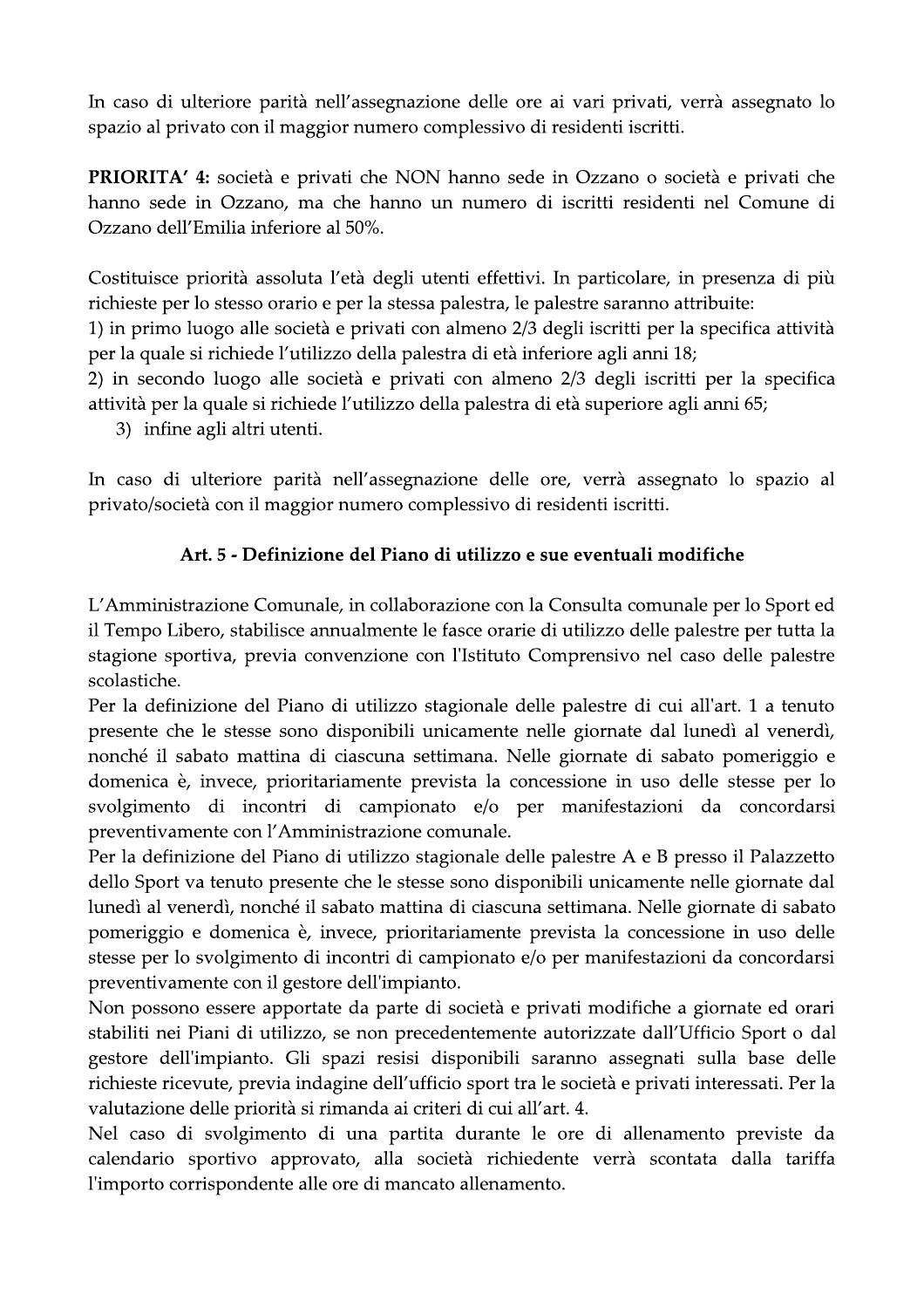Per un corretto ed ordinato uso delle strutture sportive le società e privati devono osservare la massima puntualità, garantendo palestre e spogliatoi liberi al termine dell'ultima ora di utilizzo programmata.

L'utilizzo delle palestre in orari non prenotati comporterà per le società e privati inadempienti l'obbligo di corrispondere all'Amministrazione comunale una somma pari al doppio della tariffa dovuta per l'utilizzo non prenotato.

### Art. 6 - Divieto assoluto di sub-concessione

All'assegnatario è fatto divieto di far utilizzare parzialmente o totalmente a terzi gli spazi avuti in uso sulla base del Piano di utilizzo approvato. La mancata osservanza di questo divieto comporterà per le società e privati inadempienti la revoca immediata ed automatica della concessione.

### Art. 7- Determinazione delle tariffe e criteri di computazione delle quote

Le tariffe da corrispondersi per l'utilizzo delle palestre vengono annualmente determinate dall'Amministrazione Comunale mediante apposito atto deliberativo.

L'Ufficio Sport provvede al calcolo delle quote complessivamente dovute da ciascuna società e privati per i periodi stabiliti, tenendo conto delle tariffe vigenti, dei Piani di utilizzo stabiliti per l'anno sportivo vigente e delle eventuali modificazioni agli stessi successivamente autorizzate ai sensi di quanto disposto dall'art. 4 del presente Regolamento.

Gli importi da corrispondere vengono calcolati a decorrere dalla data di inizio e sino alla giornata conclusiva della stagione sportiva alla quale il pagamento è relativo.

Gli importi così determinati devono essere corrisposti anche in caso di giornate di mancato utilizzo dell'impianto da parte del concessionario. Le società e privati richiedenti l'utilizzo degli spazi per tutta la stagione sportiva possono eventualmente rinunciare in qualsiasi momento allo spazio assegnato. In tal caso verrà addebitata la quota di utilizzo dell'impianto fino alla fine del mese in cui è stata formalizzata la rinuncia.

Le società e privati sono tenute al rispetto dei termini di scadenza e delle modalità di versamento indicati dall'Amministrazione Comunale per le quote dovute relative all'utilizzo degli impianti.

### Art. 8 - Responsabilità e rifusione dei danni

Le società e i privati sono tenute alla massima correttezza, diligenza e rispetto dei locali assegnati in uso, compresi arredi e attrezzature ivi presenti, e sono ritenuti responsabili di quanto avviene durante le proprie ore di utilizzo.

Le società e i privati assumono ogni responsabilità, esimendo sia l'Amministrazione Comunale che l'Amministrazione scolastica statale, per qualsiasi fatto avvenga nei locali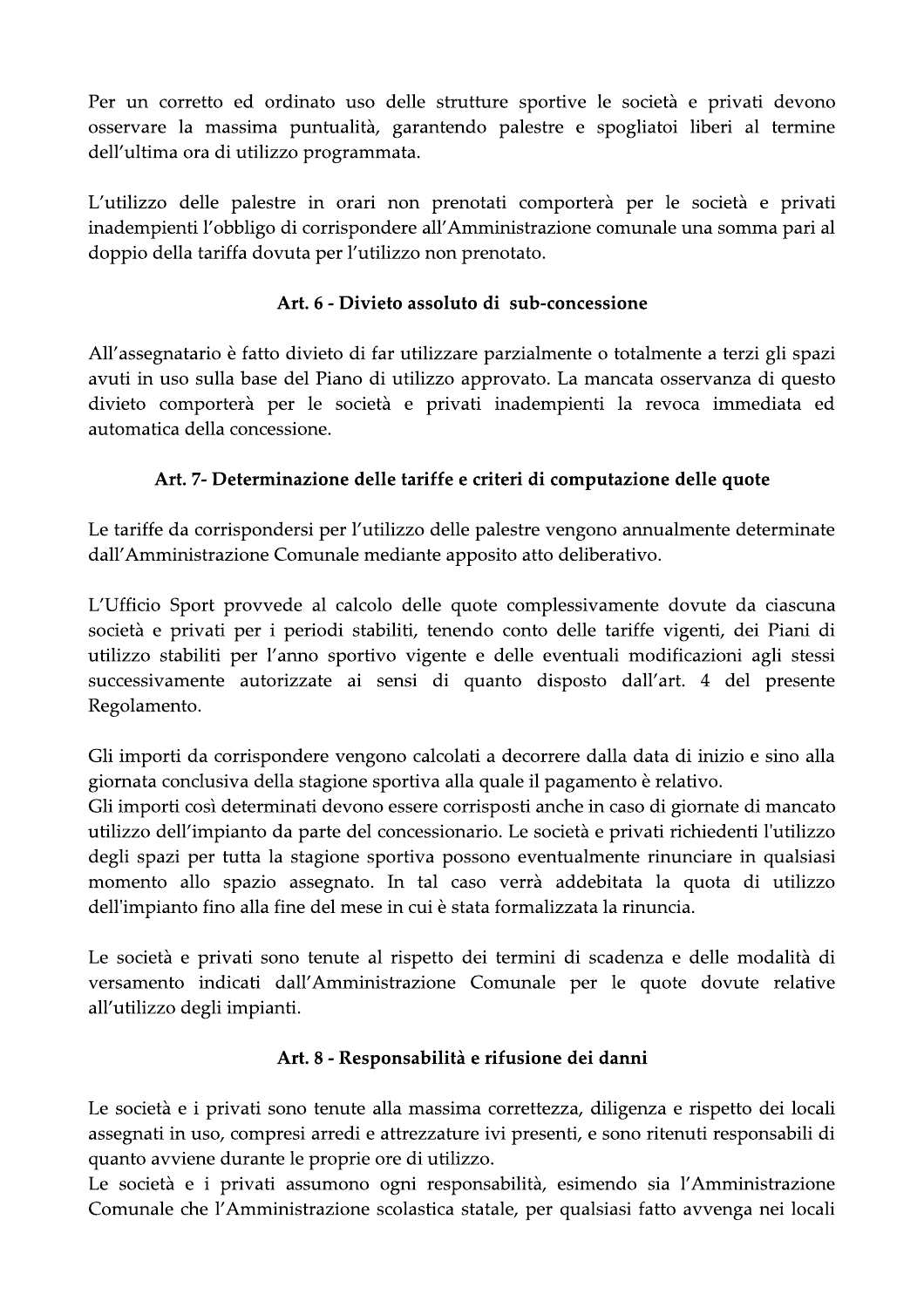delle palestre durante il proprio orario d'uso, come pure per qualsiasi responsabilità per danni a persone e cose di soci o di terzi in dipendenza dell'uso delle strutture stesse. Non è consentito lasciare in deposito, né abbandonare nei locali delle palestre attrezzature, indumenti ed oggetti personali senza preventiva autorizzazione dell'Amministrazione Comunale.

Le società e i privati che hanno avuto in concessione d'uso le palestre scolastiche sono tenute ad indicare il nominativo di un responsabile.

Le società e i privati si obbligano al rispetto delle disposizioni normative vigenti in materia di sicurezza per quanto concerne l'utilizzo delle strutture concesse in uso.

### Art. 9 - Sospensione e revoca della concessione

L'Amministrazione Comunale può sospendere temporaneamente la validità delle concessioni in uso delle palestre nel caso in cui ciò si rendesse necessario per lo svolgimento di particolari manifestazioni e per ragioni tecniche contingenti e di manutenzione degli impianti sportivi, inviando opportuna comunicazione per conferma ai concessionari con preavviso di almeno 15 giorni, fatto salvo il caso di improvvisa motivata urgenza, quale ad esempio, quando per condizioni climatiche avverse o altra causa di forza maggiore, gli impianti non siano fruibili e l'attività negli stessi venga sospesa a giudizio dell'Amministrazione Comunale. In tali giornate di sospensione disposte dall'Amministrazione Comunale non verrà addebitato alcun costo per l'utilizzo delle palestre alle società e ai privati, ai quali era stata assegnato in uso la struttura in quella determinata giornata e fascia oraria.

Il mancato rispetto, in tutto o in parte, di quanto previsto dal presente Regolamento di utilizzo delle palestre e del Palazzetto dello Sport, comporta l'immediata revoca della concessione, che potrà avvenire in qualsiasi momento e senza preavviso.

## Art. 10 - Calzature per l'accesso e uso degli spogliatoi

L'accesso alle palestre è consentito alle sole persone autorizzate che indossino calzature con la suola in gomma idonee a svolgere l'attività sportiva ed appositamente calzate all'interno degli spogliatoi.

Oltre alle normali regole di decoro, di buona educazione e di corretto uso di tutti i locali, è fatto obbligo di svestirsi unicamente negli spogliatoi.

### Art. 11 - Divieto di fumare

Ai sensi delle normative vigenti, è fatto divieto assoluto di fumare negli impianti sportivi oggetto del presente Regolamento.